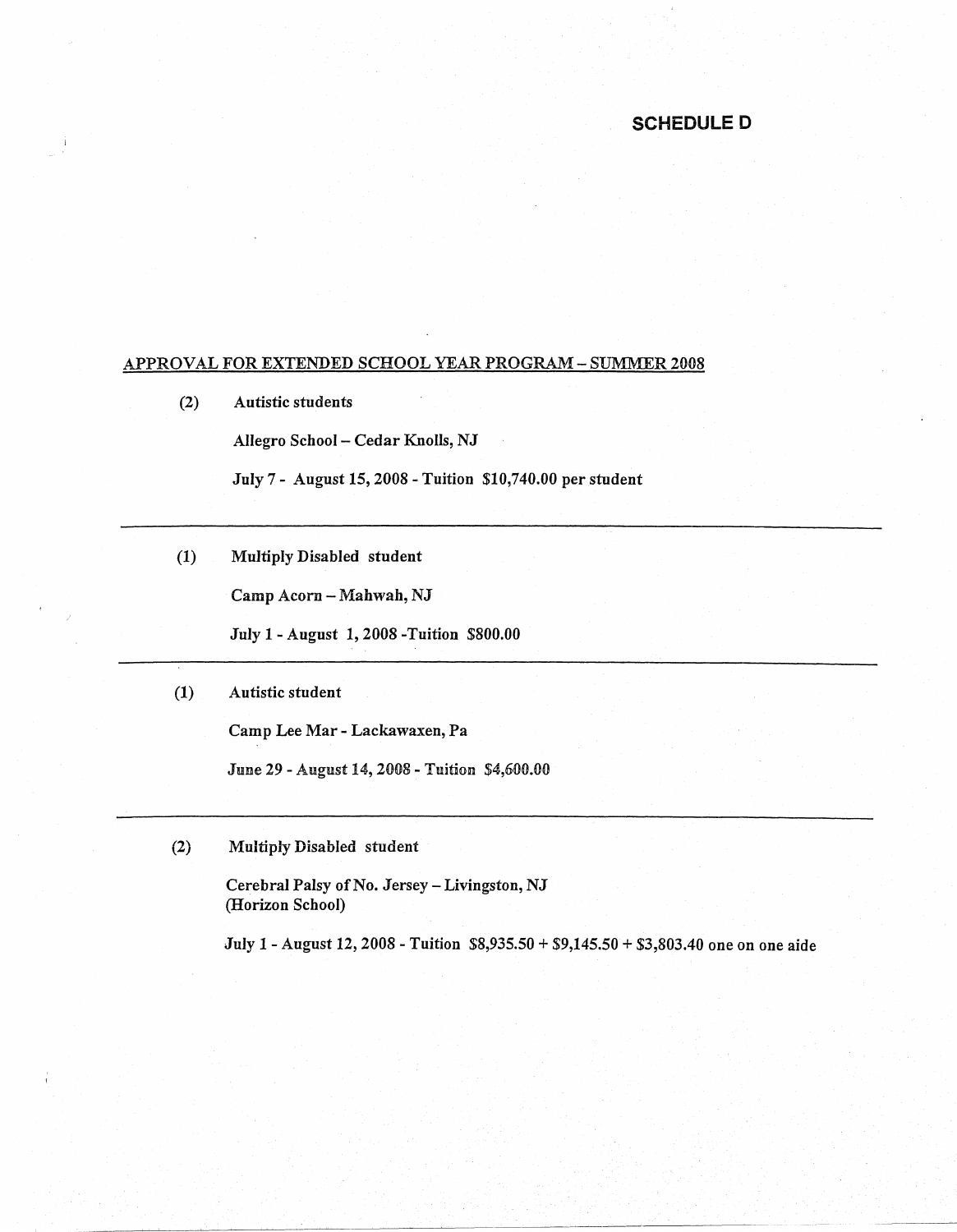- (1) Multiply Disabled students
- (1) Specific Learning Disability students

Chancellor Academy, Pompton Plains, NJ

July 1- July 29,008 -Tuition \$5,580.00 per student

(1) Autistic student

Chapel Hill - Lincoln Park, NJ

July 1, - July 31, 2008 - Tuition \$5,886.76

(2) Autistic students

Children's Institute - Verona, NJ

July 3 - July 31, 2008 - Tuition \$4,962.60 per student

(1) Preschool Disabled student

Children's Therapy Center - Fairlawn, NJ

July 7 - July 31, 2008 -Tuition \$5,292.07

(1) Mild Cognitively Impaired student (1) Multiply Disabled student

ECLC - Chatham, NJ

July 17 - August 1, 2008 - Tuition \$3,809.60 per student

(1) Multiply Disabled student

Essex County Day Training Center - Newark, NJ

Year round program - Tuition (state assigned)

(1) Multiply Disabled student

First Cerebral Palsy of NJ - Belleville, NJ

July 7 -August 15, 2008-Tuition \$7,791.90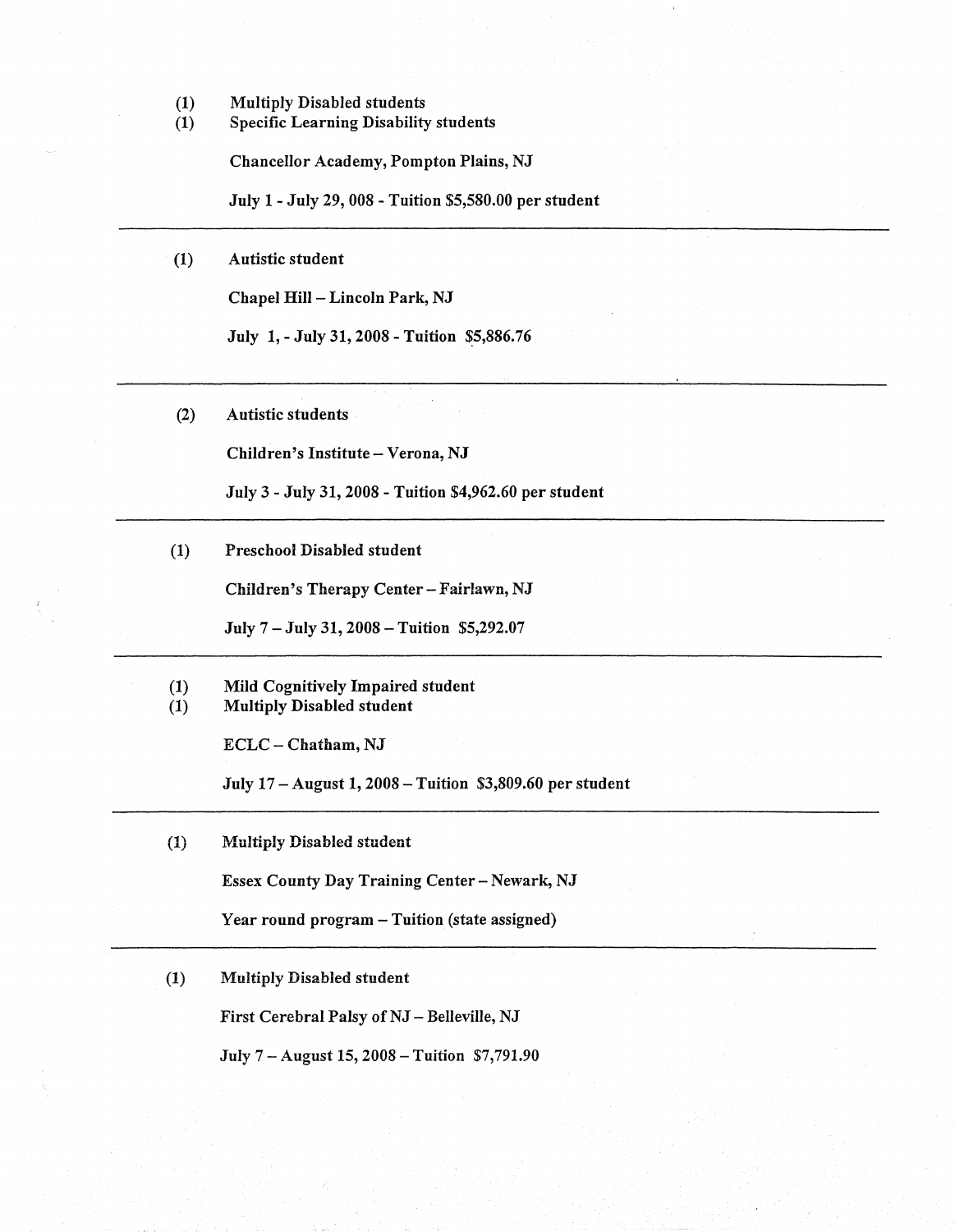- (1) Autistic student
- (1) Other Health Impaired student<br>(1) Specific Learning Disabled stud
- Specific Learning Disabled student

Forum School - Waldwick, NJ

July 1- July 25, 2008 -Tuition \$4,084.38 per student

- (1) Multiply Disabled student
- (1) Specific Learning Disabled student

Harbor Haven Day Camp- West Orange, NJ

June 30 -August 8, 2008 - Tuition \$\$11,120.00 +\$5,664.00 (OT services)

(1) Autistic student

Institute for Educational Achievement - New Milford, NJ

July 7 - August 15, 2008 - Tuition \$11,340.00

(1) Autistic student

Little Falls Public Schools - Little Falls, NJ

July 1 - August 15, 2008 - Tuition \$5,685.30

- (2) Preschool Disabled students
- (1) Specific Learning Disabled student

Montclair State University- Upper Montclair, NJ

June 18 - August 7, 2008 - Tuition \$15,845.99 per student

- (1) Autistic student
- (1) Multiply Disabled student
- (1) Other Health Impaired student

New Beginnings - Fairfield, NJ

July 7 - August 19, 2008-Tuition \$8,626.80 per student